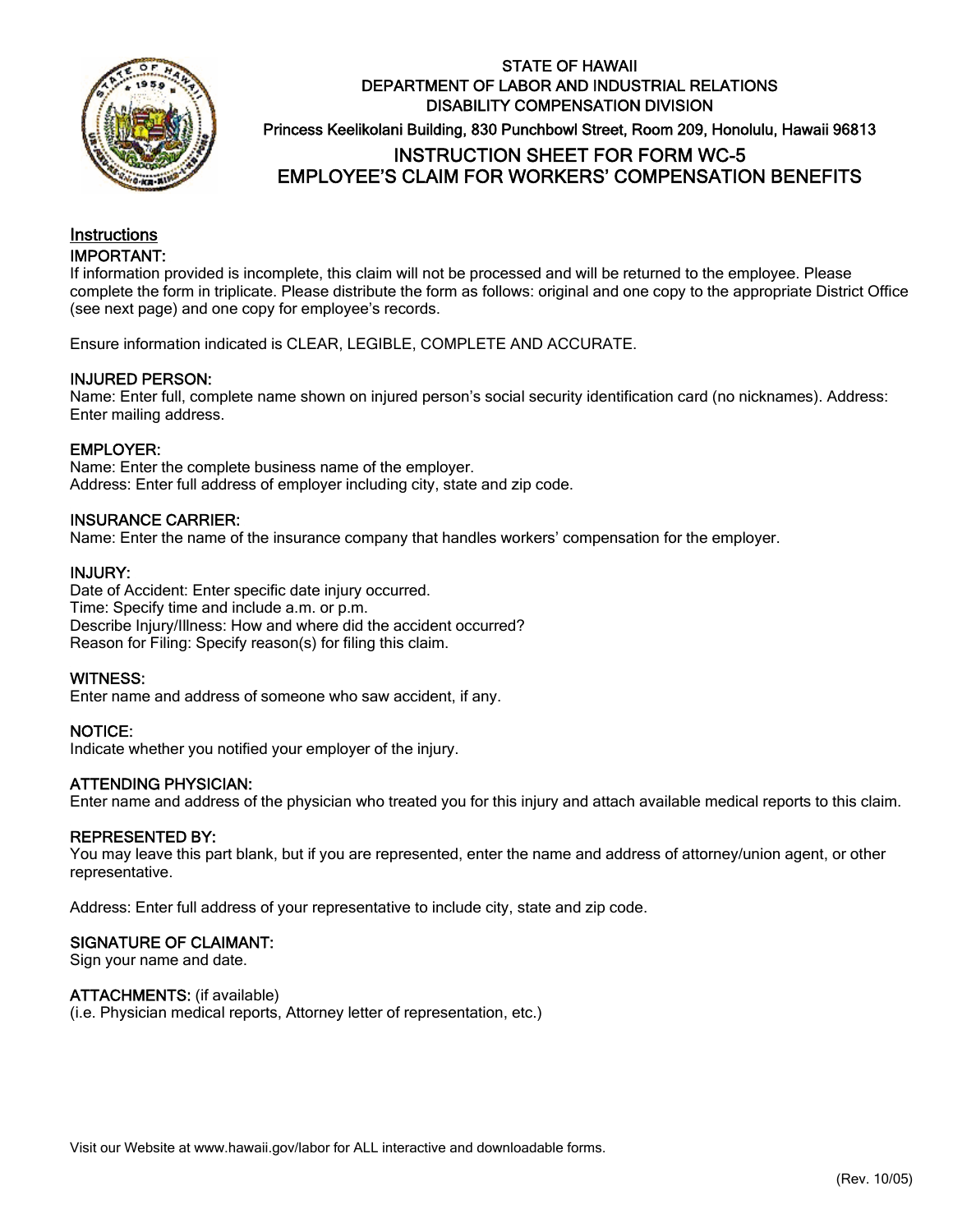# INSTRUCTION SHEET FOR FORM WC-5 EMPLOYEE'S CLAIM FOR WORKERS' COMPENSATION BENEFITS

Page 2 of 2

The Delivery Information section below lists various delivery options. Please select the most convenient method and submit the completed form accordingly.

#### Please remember to sign and date the form before submitting it.

#### Delivery Information

## Delivery by U.S. Mail, In-Person, or via Fax

Department of Labor and Industrial Relations, Disability Compensation Division

| Oahu                                                                                             | Kauai                                                                                                                         | Maui                                            |
|--------------------------------------------------------------------------------------------------|-------------------------------------------------------------------------------------------------------------------------------|-------------------------------------------------|
| Princess Keelikolani Building<br>830 Punchbowl Street, Room 209<br>Honolulu, Hawaii 96813        | 3060 Eiwa Street, Room 202<br>Lihue, Hawaii 96766                                                                             | 2264 Aupuni Street, #2<br>Wailuku, Hawaii 96793 |
| Mailing Address:<br>P.O. Box 3769<br>Honolulu, Hawaii 96812-3769                                 | Phone: (808) 274-3351<br>Fax: (808) 274-3355                                                                                  | Phone: (808) 984-2072<br>Fax: (808) 984-2071    |
| Phone: (808) 586-9161<br>Fax: (808) 586-9219                                                     |                                                                                                                               |                                                 |
| Hawaii                                                                                           | <b>West Hawaii</b>                                                                                                            |                                                 |
| 75 Aupuni Street, Room 108<br>Hilo, Hawaii 96720<br>Phone: (808) 974-6464<br>Fax: (808) 974-6460 | Ashikawa Building<br>81-990 Halekii Street, Room 2087<br>Kealakekua, Hawaii 96750<br>If Mailing, Please Mail to This Address: |                                                 |
|                                                                                                  | P.O. Box 49, Kealakelua, Hawaii 96750<br>Phone: (808) 322-4808<br>Fax: (808) 322-4813                                         |                                                 |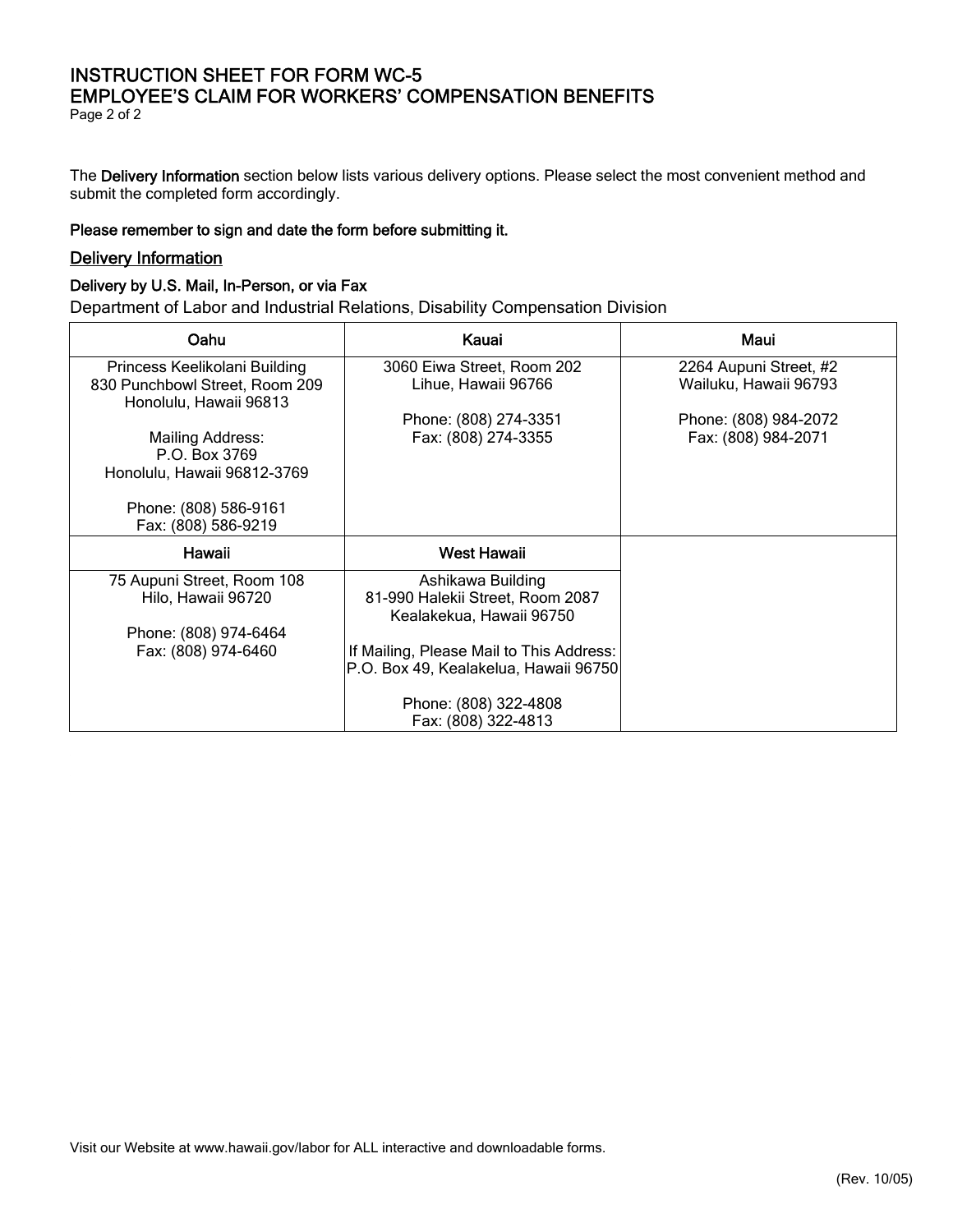

# STATE OF HAWAII DEPARTMENT OF LABOR AND INDUSTRIAL RELATIONS DISABILITY COMPENSATION DIVISION Princess Keelikolani Building, 830 Punchbowl Street, Room 209, Honolulu, Hawaii 96813

# FORM WC-5 EMPLOYEE'S CLAIM FOR WORKERS' COMPENSATION BENEFITS

## Injured Person

| Name          |                     |
|---------------|---------------------|
| Address       |                     |
| Occupation    |                     |
| Telephone No. | Social Security No. |

#### Employer

| the contract of the contract of the contract of the contract of the contract of<br>Name |               |
|-----------------------------------------------------------------------------------------|---------------|
|                                                                                         |               |
| Address                                                                                 |               |
| Nature of Business                                                                      | Telephone No. |
|                                                                                         |               |

#### Insurance Carrier

| Name    |  |  |
|---------|--|--|
|         |  |  |
| Address |  |  |
|         |  |  |

#### Injury

| Date of Accident                                                             | Time of Injury                |      | Date Disability Began                          |
|------------------------------------------------------------------------------|-------------------------------|------|------------------------------------------------|
|                                                                              | a.m.                          | p.m. |                                                |
| If not on employer's premises, indicate place where accident occurred        |                               |      |                                                |
| Describe how accident occurred                                               |                               |      |                                                |
| Describe injury/illness                                                      |                               |      |                                                |
| Reason for filing:<br>Employer has not filed WC-1<br>$\Box$ Others (explain) | $\Box$ Reopening of old claim |      | $\Box$ Insurance carrier has not paid benefits |